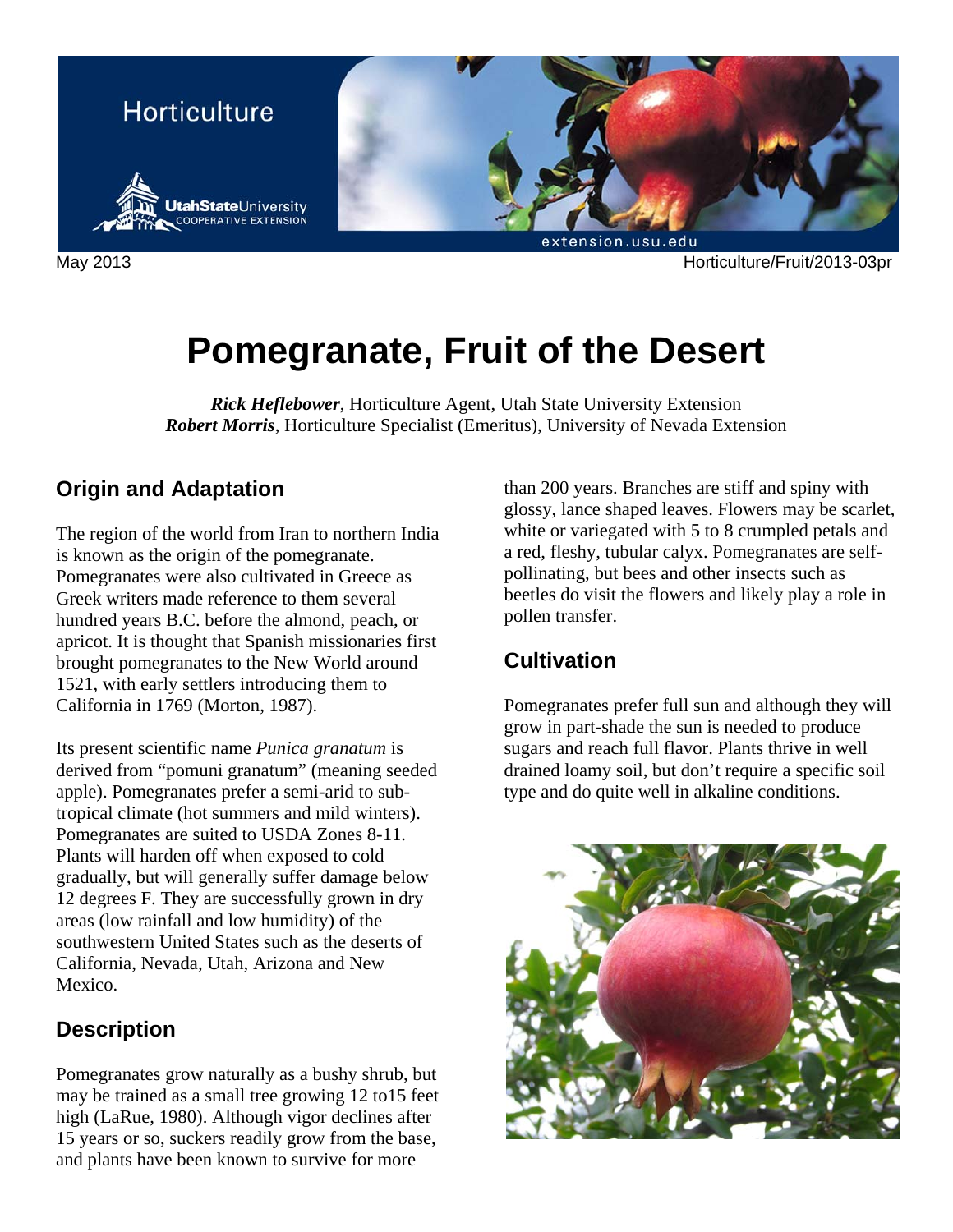Annual applications of nitrogen are suggested to help maintain vigor. Young plants will benefit from 6 to 8 ounces of ammonium sulfate per tree, annually, for the first 3 to 4 years. After that, 3 to 4 ounces is usually sufficient to maintain new growth each year. Pomegranates do not seem to benefit from the addition of phosphorus or potassium. If zinc or iron deficiency symptoms appear it is best to apply chelated forms of each as needed. (LaRue, 1980)

Once established, the plants are very tolerant of drought. To produce quality fruit however, regular irrigation is required. A deep thorough watering every 7 to 10 days is suggested. Like most fruits, pomegranates may be raised from seeds but will not be "true to type." Vegetative propagation is easily done by using one year old cuttings about 10 to 12 inches long and ¼ to ½ inch in diameter taken in late winter. Remove leaves and treat cut area with rooting hormone. Place bottom third of stem in warm rooting media. Or, in early spring, cuttings may be placed outside if soil has begun to warm. Plants are usually not disturbed for a full season while rooting takes place. The following spring, plants may be moved to pots for sale or directly to the field for orchard culture. A suggested spacing for home growing is 10 to 12 feet between plants with 14 to 16 feet between rows. Commercial plantings should be on the order of 12 to 14 feet in the row with 18 to 20 feet between rows. This allows an appropriate amount of room for harvesting, as well as, moving trucks, etc., in and out of orchard rows to remove harvested fruit. Home growers often keep pomegranates short and bushy. Commercial orchards generally train pomegranates into trees. The latter generally produces less pomegranates but larger, higher quality fruit.

# **Pruning and Fruiting Habit**

For bush culture, prune tips of shoots the first 2 to 3 years to encourage more new shoots to form. Leave tips unpruned from then on to promote fruiting. Fruits are generally borne on the tips of branches out in full sun. Short spurs on 2 to 3 year old wood are the most productive. After 5 years or so, the wood may lose its fruiting habit. At that point, remove oldest shoots all the way to the ground (thinning cut). For tree culture, prune young plants at 24-30 inches. As more shoots come, remove

lower branches to encourage a single main stem. From there, allow main branches to develop like a central leader fruit tree. Light annual pruning is recommended to renew fruit wood. Severe pruning will reduce yields.

Fruits are 2 ½ to 5 inches wide and have a prominent calyx which persists even after harvest. The leathery skin turns from green to pink as it ripens and becomes deep red on some varieties. Harvest before overripe (even a little early) to avoid splitting. Rain will contribute to splitting especially when rain occurs near ripening. Fruits may store for 6-7 months. Highest quality will be realized if fruits are stored between 32 and 41 degrees F. Shrinking and spoilage are reduced if humidity can be maintained around 80%. Flavor often improves in storage if conditions are right.

Pomegranates are one of the highest rated fruits in terms of antioxidants (Adhami, Khan, Mukhtar, 2009). These are the chemicals which occur naturally in a number of fruits and vegetables that are thought to prevent or reduce the incidence of cancer. Recent research indicates that pomegranate extract may selectively inhibit the growth of cancer cells in the, prostate, colon, breasts, and lungs. Research will, no doubt, continue to investigate the possible reduction of cancer cells due to antioxidants found in pomegranates, as well as other dark skinned fruits including grapes, blueberries, blackberries and raspberries.

## **Pests**

Few diseases have been found on pomegranates; however when they are, it is generally associated with cracked fruits. Insects such as whiteflies, thrips, mealybugs and scale have been identified but none are considered serious. The Leaf-footed plant bug has been found in home grown fruit in Nevada (Crites, Robison, Mills, 2004) and Utah. These do not seem to penetrate the rind but are associated with cracked, overripe fruit. Commercial growing areas of California have reported a half dozen or so pests but only a couple that may require treatment. Fruit cracking is often reported in home culture. The best way to prevent cracking is to provide regular irrigation. Pomegranates will take up water rapidly when available, especially after periods of drought. The rapid uptake will frequently split the rind exposing the soft seeds (arils). This makes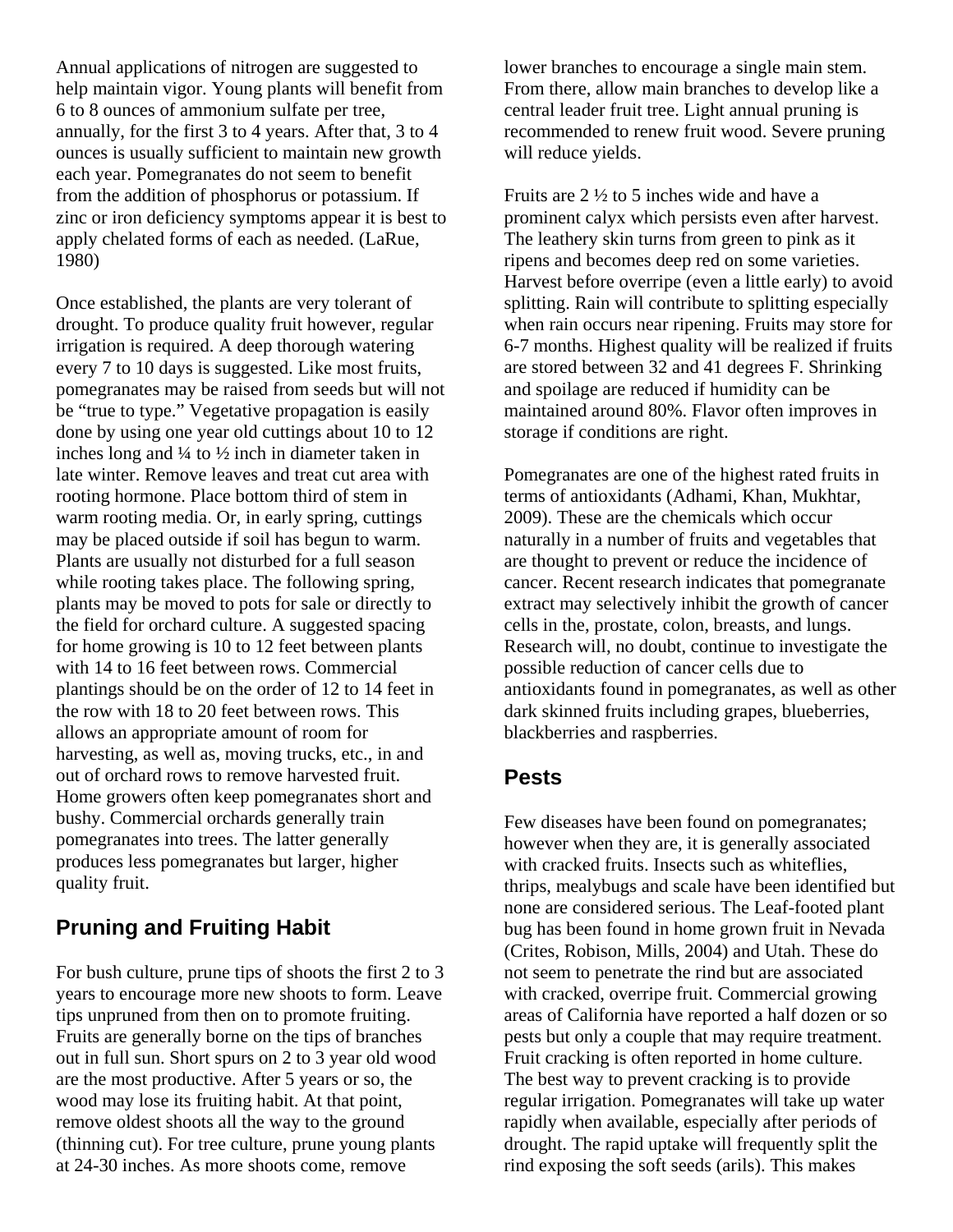them vulnerable to fungal spores and insects looking to feed on the juices and lay eggs inside the fruit. Late summer and early fall rains will encourage cracking. It may become severe the closer rains occur to harvest.

# **CULTIVARS**

(California Rare Fruit Growers, 1997)

## **Balegal**

Originated in San Diego, CA. Selected by Paul H. Thomson. Large, roundish fruit, 3 inches in diameter. Somewhat larger than Fleshman. Skin pale pink, lighter than Fleshman. Flesh slightly darker than Fleshman, very sweet.

# **Cloud**

From the University of California, Davis, pomegranate collection. Medium-sized fruit with a green-red color. Juice sweet and white.

## **Crab**

From the University of California, Davis, pomegranate collection. Large fruit have red juice that is tart but with a rich flavor. A heavy bearing tree.

## **Early Wonderful**

Large, deep-red, thin-skinned, delicious fruit. Ripens about 2 weeks ahead of Wonderful. Medium-sized bush with large, orange-red fertile flowers. Blooms late, very productive.

## **Fleshman**

Originated in Fallbrook, CA. Selected by Paul H. Thomson. Large, roundish fruit, about 3 inches in diameter, pink outside and in. Very sweet flavor, seeds relatively soft, quality very good.

# **Francis**

Originated in Jamaica via Florida. Large, sweet, split-resistant fruit. Prolific producer.

# **Granada**

Originated in Lindsay, CA. Introduced in 1966. Bud mutation of Wonderful. Fruit resembles Wonderful, but displays a red crown while in the green state, darker red in color and less tart. Ripens 1 month earlier than Wonderful. Flowers also deeper red. Tree identical to Wonderful.

# **Green Globe**

Originated in Camarillo, CA. Selected by John Chater. Large, sweet, aromatic, green-skinned fruit. Excellent quality.

#### **Home**

From the University of California, Davis, pomegranate collection. The fruit is variable yellow-red in color, with light pink juice that is sweet and of rich flavor. Some bitterness.

# **King**

From the University of California, Davis, pomegranate collection. Medium to large fruit, somewhat smaller than Balegal and Fleshman. Skin darker pink to red. Flavor very sweet. Has a tendency to split. Bush somewhat of a shy bearer.

# **Phoenicia (Fenecia)**

Originated in Camarillo, CA. Selected by John Chater. Large fruit, 4 to 5 inches in diameter, mottled red-green skin. Flavor sweet, seeds relatively hard.

#### **Sweet**

Fruit is lighter in color than Wonderful, remains slightly greenish with a red blush when ripe. Pink juice, flavor much sweeter than other cultivars. Excellent in fruit punch. Trees highly ornamental, bears at an early age, productive.

## **Utah Sweet**

(Also known as Dixie Sweet)

Very sweet, good quality fruit. Pink skin and pulp. Seeds notably softer than those of Wonderful and other standard cultivars. Attractive pinkish-orange flowers.

## **Wonderful**

Originated in Florida. First propagated in California in 1896. Large, deep purple-red fruit. Rind medium thick, tough. Flesh deep crimson in color, juicy and of a delicious vinous flavor. Seeds not very hard. Better for juicing than for eating out of hand. Plant is vigorous and productive. Leading commercial variety in California.